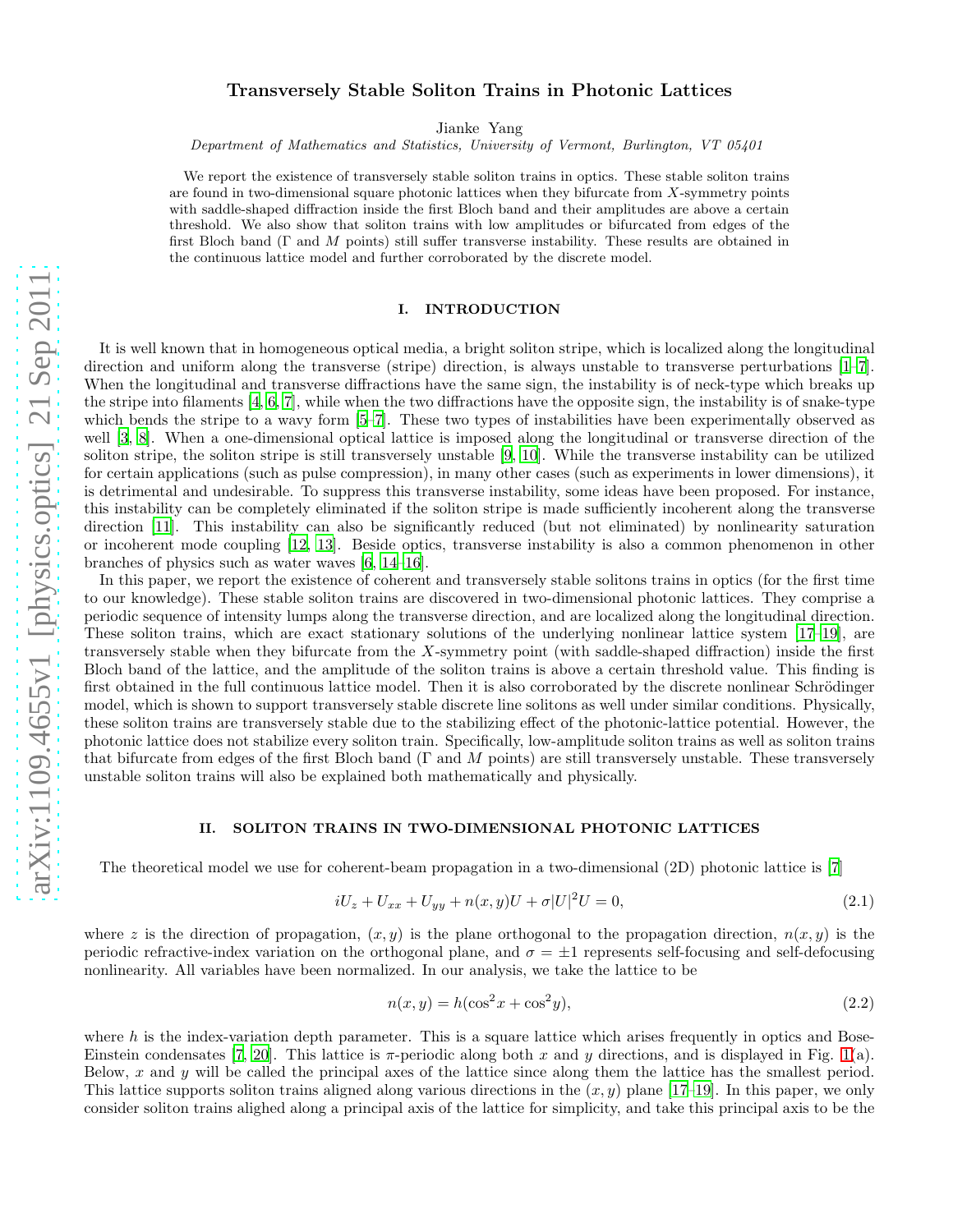x −1  $\Omega$ 1 −1  $\Omega$ 1 k 2 Γ  $k_{1}^{\prime}$ FIG. 1: (Color online) (a) the photonic lattice [\(2.2\)](#page-0-0) (with  $h = 6$ ); (b) the diffraction surface  $\mu = \mu(k_1, k_2)$  of the first Bloch band for this lattice. The high-symmetry points  $\Gamma = (0, 0), X = (1, 0)$  and  $M = (1, 1)$  in the irreducible Brillouin zone

y-direction. Such soliton trains are of the form

<span id="page-1-0"></span> $-1 \leq k_1, k_2 \leq 1$  are marked by red dots.

$$
U(x, y, z) = u(x, y)e^{-i\mu z},\tag{2.3}
$$

where  $u(x, y)$  is a real-valued function which is localized along the longitudinal x-direction and periodic along the transverse y-direction, and  $\mu$  is the propagation constant. The function  $u(x, y)$  satisfies the equation

<span id="page-1-1"></span>
$$
u_{xx} + u_{yy} + \mu u + n(x, y)u + \sigma u^3 = 0.
$$
\n(2.4)

In this section, we examine these soliton train solutions.

y

When  $u(x, y)$  is infinitesimal, Eq. [\(2.4\)](#page-1-1) becomes a linear equation whose bounded solutions are Bloch modes,

$$
p(x, y; \mu) = e^{i(k_1 x + k_2 y)} \hat{p}(x, y; \mu), \tag{2.5}
$$

where  $\hat{p}(x, y; \mu)$  is  $\pi$ -periodic in both  $(x, y)$ ,  $k_1, k_2$  are wavenumbers in the irreducible Brillouin zone  $-1 \leq k_1, k_2 \leq 1$ , and

$$
\mu = \mu(k_1, k_2) \tag{2.6}
$$

is the diffraction relation. At the lattice depth  $h = 6$ , this diffraction function for the first (lowest) Bloch band is shown in Fig. [1\(](#page-1-0)b). If the linear Bloch mode  $p(x, y; \mu)$  is required to be real, this mode then must be at one of the high-symmetry points,  $\Gamma = (0, 0)$ ,  $M = (1, 1)$ , and  $X = (1, 0)$ ,  $(0, 1)$  in the irreducible Brillouin zone, and be  $\pi$ - or  $2\pi$ -periodic in x and y. For the first Bloch band (see Fig. [1\(](#page-1-0)b)), Γ and M are the lower and upper edge points, and X lies inside the Bloch band where the diffraction surface has a saddle shape. In this paper, we only consider soliton trains bifurcated from this first band.

When  $u(x, y)$  is small but not infinitesimal, Eq. [\(2.4\)](#page-1-1) is weakly nonlinear, and its solution is a weakly modulated Bloch-wave packet which bifurcates out from the underlying high-symmetry point of the Bloch band. When this solution is a soliton train along the  $y$  direction, it can be expanded into a perturbation series

<span id="page-1-3"></span>
$$
u(x,y) = \epsilon A(X)p(x,y) + \epsilon^2 A'(X)\nu_1(x,y) + \dots,
$$
\n(2.7)

$$
\mu = \mu_0 + \tau \epsilon^2,\tag{2.8}
$$

where  $\mu_0$  is the propagation constant of the high-symmetry point,  $p(x, y)$  is the Bloch wave at  $\mu_0$ ,  $\nu_1(x, y)$  is a generalized Bloch function at  $\mu_0$  which satisfies the equation

<span id="page-1-2"></span>
$$
\partial_{xx}\nu_1 + \partial_{yy}\nu_1 + [\mu_0 + n(x, y)]\nu_1 = -2\partial_x p,\tag{2.9}
$$

 $\tau = \pm 1$ ,  $0 < \epsilon \ll 1$ ,  $X = \epsilon x$  is the slow spatial variable, and  $A(X)$  is the one-dimensional (1D) envelope of this Bloch wave. Notice that the solution  $\nu_1(x, y)$  to Eq. [\(2.9\)](#page-1-2) is periodic in both x and y with the same period as  $p(x, y)$ . In addition, this solution is not unique since one may add an arbitrary homogeneous solution  $\zeta p(x, y)$ , where  $\zeta$  is a free constant. Returning to the expansion [\(2.7\)](#page-1-3), we can see that adding  $\zeta p(x, y)$  to  $\nu_1(x, y)$  amounts to a shift in the position of the envelope  $A(X)$ . In order to fix the location of the envelope  $A(X)$ , we require that  $\nu_1(x, y)$  be orthogonal to  $p(x, y)$ ,

$$
\int_{-\pi}^{\pi} \int_{-\pi}^{\pi} p(x, y)\nu_1(x, y)dxdy = 0.
$$
\n(2.10)

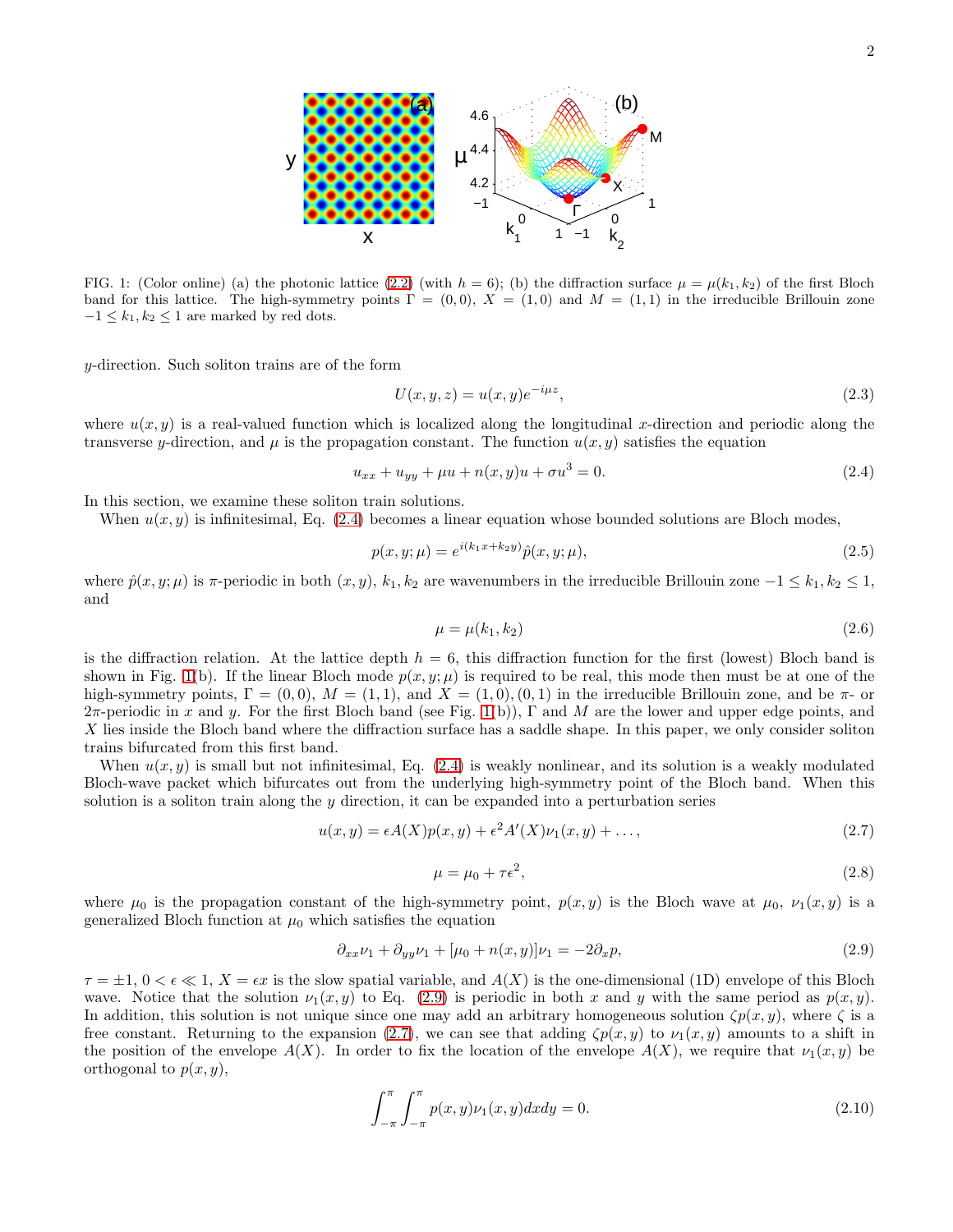This orthogonality requirement uniquely determines the solution  $\nu_1(x, y)$ . In the present case, the lattice  $n(x, y)$  in [\(2.2\)](#page-0-0) is symmetric in x, then  $p(x, y)$  is either symmetric or antisymmetric in x. In this case,  $\nu_1(x, y)$  would have the opposite x-symmetry of  $p(x, y)$  under the above orthogonality condition.

By inserting this perturbation expansion into Eq. [\(2.4\)](#page-1-1) and following the analysis very similar to [\[21\]](#page-9-17), we find that the envelope  $A(X)$  satisfies the following equation

<span id="page-2-0"></span>
$$
D_1 A_{XX} + \tau A + \sigma \alpha A^3 = 0,\tag{2.11}
$$

where the x-direction diffraction coefficient  $D_1$  and the nonlinear coefficient  $\alpha$  are given by

$$
D_1 = \left.\frac{1}{2}\frac{\partial^2 \mu(k_1,k_2)}{\partial k_1^2}\right|_{\mu=\mu_0}, \quad \alpha = \frac{\int_{-\pi}^\pi\int_{-\pi}^\pi p^4(x,y)dxdy}{\int_{-\pi}^\pi\int_{-\pi}^\pi p^2(x,y)dxdy}.
$$

When  $sgn(D_1) = sgn(\sigma) = -sgn(\tau)$ , the envelope equation [\(2.11\)](#page-2-0) admits a sech soliton

<span id="page-2-1"></span>
$$
A(X) = \sqrt{\frac{2}{|\alpha|}} \operatorname{sech} \frac{X - X_0}{\sqrt{|D_1|}},
$$
\n(2.12)

where  $X_0 = \epsilon x_0$  is the location of the peak of the envelope function  $A(X)$ . When the Bloch wave  $p(x, y)$  is modulated by this 1D sech envelope, the resulting solution  $(2.7)$  is then a low-amplitude soliton train along the y direction.

One may notice that the envelope equation [\(2.11\)](#page-2-0) is translation-invariant, hence  $X_0$  is a free parameter in the envelope solution [\(2.12\)](#page-2-1). This seems to imply that soliton trains can be obtained regardless of the position of the envelope [\(2.12\)](#page-2-1) relative to the underlying periodic potential. This is not true however. In a similar 1D-lattice model, it has been shown that the peak of the envelope can only be located at two positions relative to the lattice [\[7,](#page-9-1) [22,](#page-9-18) [23\]](#page-9-19). Slight extension of that analysis to the present 2D soliton train problem shows that the envelope [\(2.12\)](#page-2-1) of the soliton train, for the symmetric cosine lattice [\(2.2\)](#page-0-0), also must be located at one of the two positions

$$
x_0 = 0, \ \pi/2. \tag{2.13}
$$

The resulting soliton train with  $x_0 = 0$  is called the on-site soliton train, and the other one with  $x_0 = \pi/2$  is called the off-site soliton train. The off-site train resides at  $(x, y)$  regions of low refractive indices  $n(x, y)$  and is thus expected to be always unstable [\[7](#page-9-1), [22](#page-9-18), [23\]](#page-9-19). Thus we only consider on-site soliton trains in the rest of this article.

When the amplitude of the soliton train is not small, the above perturbation series would be invalid. In such cases, soliton trains can be determined numerically [\[7\]](#page-9-1). To illustrate, we take self-defocusing nonlinearity ( $\sigma = -1$ ) and lattice depth  $h = 6$ . In this case, a family of soliton trains bifurcates out from the X point inside the first Bloch band. The power curve of this family is displayed in Fig. [2\(](#page-3-0)a). Here the power P is defined as the integral of  $u^2$  from  $-\infty < x < \infty$  and on one transverse period  $0 \leq y \leq \pi$ , i.e.,

$$
P = \int_{-\infty}^{\infty} dx \int_{0}^{\pi} dy u^{2}(x, y).
$$
 (2.14)

Two typical soliton trains, with low and high amplitudes (powers), are displayed in Fig. [2\(](#page-3-0)b,c) respectively. The propagation constants for these two soliton trains are  $\mu = 4.3495$  and 5.6. One can see that the intensity peaks of these solitons are in-phase along the transverse  $(y)$  direction and out-phase along the longitudinal  $(x)$  direction. In addition, the soliton train near the  $X$  point has low amplitude and power, and is longitudinally broad (occupying many lattice sites), while that away from the  $X$  point has high amplitude and power, and is longitudinally strongly localized (occupying practically a single lattice site). This type of soliton trains has been theoretically predicted and experimentally observed in [\[19](#page-9-15)]. In Fig. [4](#page-6-0) of later text, another family of soliton trains bifurcated from the M-symmetry point of the first Bloch band will also be displayed.

In the next section, we will examine the transverse stability of soliton trains. Before detailed analysis, let us first develop some intuition. The soliton trains exist under both self-focusing and self-defocusing nonlinearities ( $\sigma = \pm 1$ ), and they can bifurcate from the  $\Gamma$  and M points at edges of the Bloch band [\[17,](#page-9-14) [18](#page-9-20)], or from X points inside the Bloch band [\[19](#page-9-15)]. For soliton trains bifurcated from the  $\Gamma$  point (which occurs under self-focusing nonlinearity) [\[17\]](#page-9-14), the intensity peaks along the transverse (train) direction are all in-phase. For soliton trains bifurcated from the M point (which occurs under self-defocusing nonlinearity) [\[18](#page-9-20)], the adjacent intensity peaks along the transverse direction are all out of phase (if this transverse direction is along a principal axis of the lattice as in our present case, see Fig. [4\)](#page-6-0). It is known that in-phase dipoles under self-focusing nonlinearity and out-phase dipoles along a principal axis of the lattice under self-defocusing nonlinearity are both unstable [\[7,](#page-9-1) [24](#page-9-21)[–27\]](#page-9-22). Then if the soliton trains are strongly localized along the longitudinal direction (which occurs at large amplitudes, see Fig. [4\(](#page-6-0)c)), we may view the soliton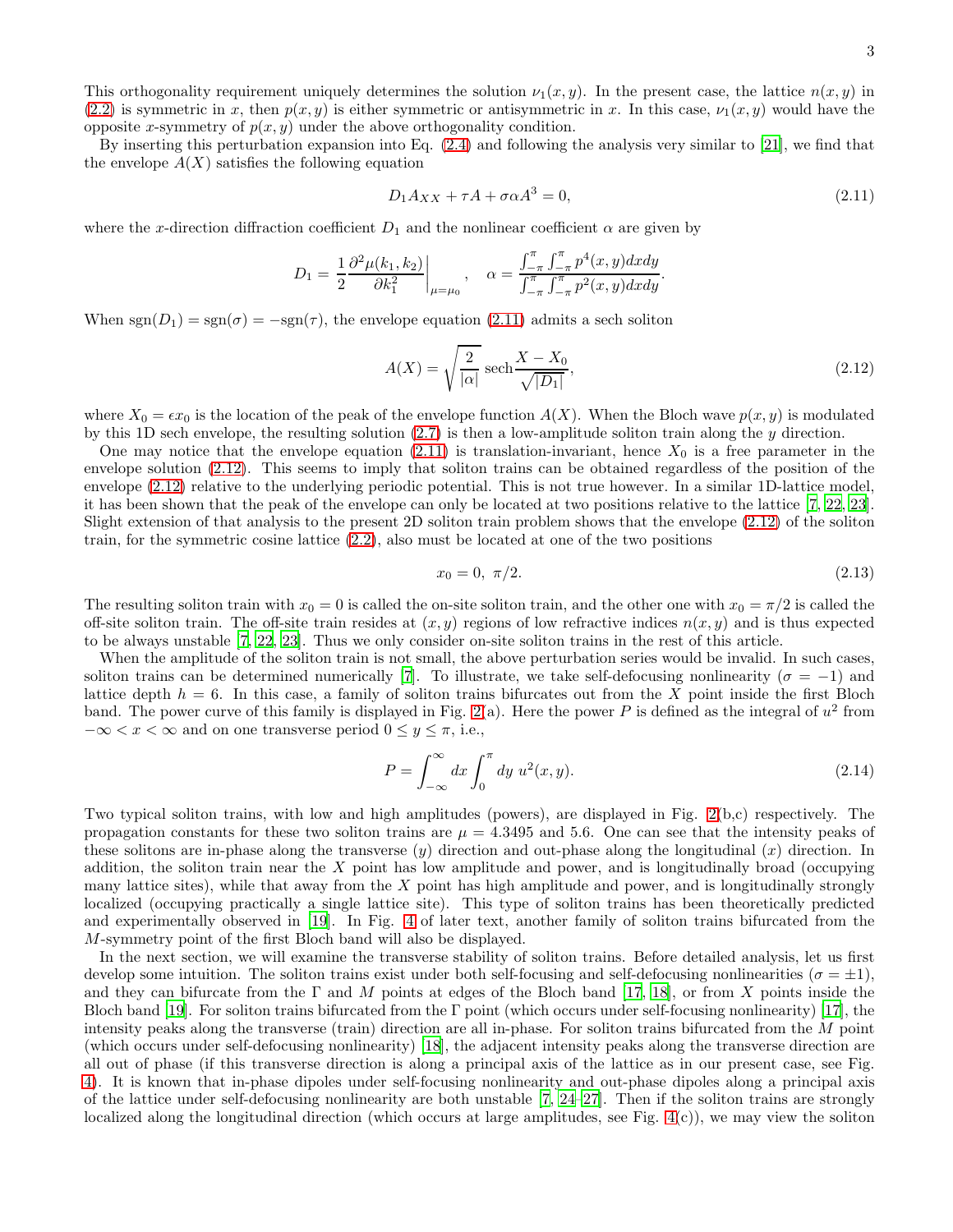

<span id="page-3-0"></span>FIG. 2: (Color online) (a) the power curve of soliton trains bifurcated from the  $X$  point inside the first Bloch band under defocusing nonlinearity; the dashed (red) segment is transversely unstable, while the solid (blue) segment is stable; (b,c) profiles  $u(x, y)$  of soliton trains at low and high amplitudes respectively; these solutions are located at the points marked by the same letters on the power curve of (a);  $(B,C)$  linear-stability spectra for the soliton trains in  $(b,c)$ .

trains as a collection of transverse dipoles, hence we may expect the soliton trains bifurcated from  $\Gamma$  and M points to be unstable. However, for soliton trains bifurcated from the X points (under either self-focusing or self-defocusing nonlinearity), adjacent transverse intensity peaks are out of phase under self-focusing nonlinearity, and are in-phase under self-defocusing nonlinearity (see Fig. [2](#page-3-0) and [\[19](#page-9-15)]). Dipoles with such phase structures are stable in deep lattices  $[7, 24-27]$  $[7, 24-27]$  $[7, 24-27]$ . Thus soliton trains bifurcated from X points (at high amplitudes as in Fig. [2\(](#page-3-0)c)) may be free of transverse instabilities. In the next two sections, we will confirm that these intuitions are largely correct, hence transversely stable soliton trains will be discovered.

It should be cautioned, however, that these intuitions are reasonable only when the soliton trains have high amplitudes, so that they are strongly longitudinally localized (as in Figs.  $2(c)$  and  $4(c)$ ), which makes the transverse-dipole analogy meaningful. If the soliton trains have low amplitude, then they are longitudinally broad and occupying many lattice sites (see Fig.  $2(b)$ ). In that case, longitudinal inter-site coupling becomes important, which makes the above transverse-dipole analogy inappropriate. As we will show later, all low-amplitude soliton trains are transversely unstable.

### III. TRANSVERSELY STABLE SOLITON TRAINS

In this section, we study the transverse stability of soliton trains in 2D photonic lattices, and show that transversely stable soliton trains exist.

First, we briefly show that *low-amplitude* soliton trains are always transversely unstable. To show this, we consider the dynamics of a low-amplitude soliton train, whose solution can be expanded into a perturbation series,

$$
U(x, y, z) = e^{-i\mu_0 z} \left[ \epsilon \Psi(X, Y, Z) p(x, y) + \epsilon^2 U_2 + \dots \right],
$$
\n(3.1)

where  $\mu_0$  is the propagation constant of a high-symmetry point,  $p(x, y)$  is the Bloch wave at  $\mu_0$ ,  $0 < \epsilon \ll 1$ ,  $X = \epsilon x$ ,  $Y = \epsilon y$  are slow spatial variables,  $Z = \epsilon^2 z$  is the slow propagation-distance variable, and  $\Psi(X, Y, Z)$  is the envelope function of this low-amplitude soliton train. Following the analysis of [\[21](#page-9-17)], it is easy to show that the evolution of the envelope function  $\Psi(X, Y, Z)$  is governed by the following constant-coefficient 2D NLS equation

<span id="page-3-1"></span>
$$
i\Psi_Z + D_1\Psi_{XX} + D_2\Psi_{YY} + \sigma\alpha|\Psi|^2\Psi = 0,
$$
\n(3.2)

where  $D_2$  is the y-direction diffraction coefficient,

$$
D_2 = \frac{1}{2} \frac{\partial^2 \mu(k_1, k_2)}{\partial k_2^2} \bigg|_{\mu = \mu_0},
$$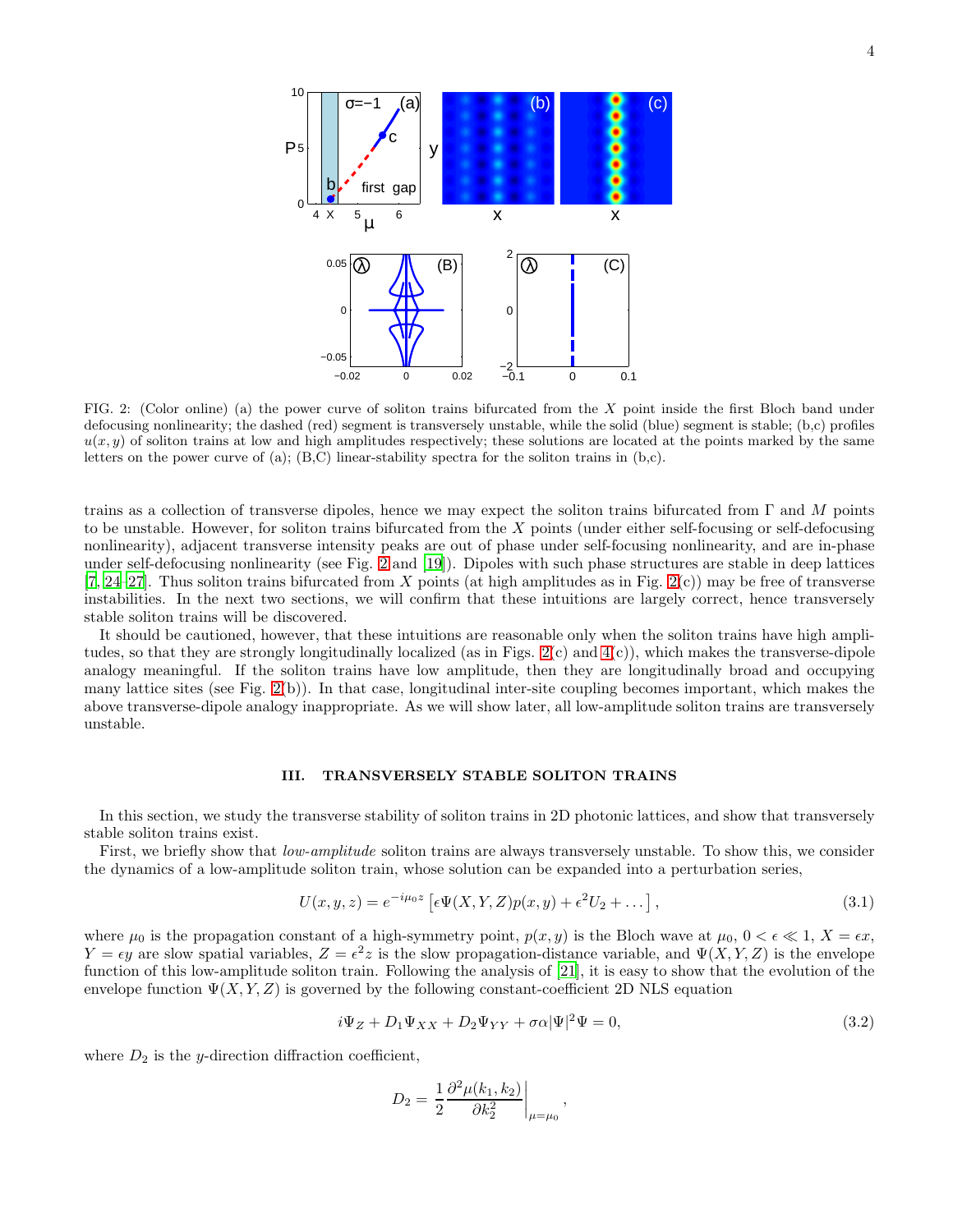and  $D_1, \alpha$  have been given before. This 2D envelope equation admits a line-soliton solution

<span id="page-4-0"></span>
$$
\Psi(X, Y, Z) = A(X)e^{-i\tau Z},\tag{3.3}
$$

where  $\tau = -\sigma$ , and  $A(X)$  is given in Eq. [\(2.12\)](#page-2-1). This envelope line soliton, when modulated onto the Bloch mode  $p(x, y)$ , yields the low-amplitude soliton train [\(2.7\)](#page-1-3) derived in the previous section. It is well known that this envelope line soliton [\(3.3\)](#page-4-0) is transversely unstable in the constant-coefficient 2D envelope equation [\(3.2\)](#page-3-1) [\[1,](#page-9-0) [6,](#page-9-3) [7\]](#page-9-1). Thus lowamplitude soliton trains [\(2.7\)](#page-1-3) are also transversely unstable. Since the transverse instability of low-amplitude soliton trains is induced by the transverse instability of their envelope line solitons, obviously the longitudinal wave coupling plays an important role in this instability (as has been pointed out in the end of the previous section).

We can further derive the analytical formula for unstable eigenvalues of low-amplitude soliton trains. Since the soliton train is periodic along the transverse direction, the normal modes of infinitesimal disturbances to the train are of the form  $\tilde{\Psi} \sim e^{iky+\lambda z}\psi(x, y)$ , where k is the transverse wavenumber of the disturbance,  $\lambda$  is the eigenvalue, and  $\psi(x, y)$  is  $\pi$ -periodic in y. From the above analysis and after variable scalings, it is easy to show that the eigenvalue  $\lambda(k)$  is given by

<span id="page-4-1"></span>
$$
\lambda(k) = \epsilon^2 \Lambda(\sqrt{|D_2|} \, k/\epsilon),\tag{3.4}
$$

where  $\Lambda(K)$  is the eigenvalue of the normalized sech line soliton

$$
\Phi_0(X, Y, Z) = \sqrt{2} \operatorname{sech} X e^{iZ} \tag{3.5}
$$

in the unit-coefficient 2D NLS equation

$$
i\Phi_Z + \Phi_{XX} + \text{sgn}(D_1 D_2)\Phi_{YY} + |\Phi|^2 \Phi = 0
$$
\n(3.6)

for the disturbance proportional to  $e^{iKY}$ , which have been obtained in [\[7](#page-9-1), [28](#page-9-23)]. A more rigorous derivation of the eigenvalue formula [\(3.4\)](#page-4-1), which is based on the study of the linear-stability eigenvalue problem of low-amplitude soliton trains, can also be made by a slight modification of the analysis in [\[29](#page-9-24)].

If the low-amplitude soliton train bifurcates from the X-symmetry point (as in Fig. [2\)](#page-3-0), sgn $(D_1D_2) = -1$ , hence the envelope's transverse instability is of snake type. Since  $D_1D_2 < 0$ , the diffraction surface at the X point has a saddle shape (see Fig. [1\(](#page-1-0)b)). If the train bifurcates from the edges of the first Bloch band (as in Fig. [4\)](#page-6-0),  $sgn(D_1D_2) = 1$ , hence the envelope's transverse instability is of neck type.

When the amplitude of the soliton train is not small, the analytical stability analysis above becomes invalid. Below, we numerically determine the transverse stability of higher-amplitude soliton trains (using numerical methods described in [\[7](#page-9-1)]).

First, we consider the soliton trains in Fig. [2,](#page-3-0) which bifurcate from the X-symmetry point of the first Bloch band. The numerically obtained linear-stability spectra for the low- and high-amplitude soliton trains of Fig. [2\(](#page-3-0)b,c) are displayed in Fig. [2\(](#page-3-0)B,C) respectively. The spectrum in Fig. [2\(](#page-3-0)B) contains both real and complex unstable eigenvalues which lie on the right half of the spectral  $\lambda$ -plane, indicating that the low-amplitude soliton train in Fig. [2\(](#page-3-0)b) is transversely unstable. This numerical result agrees with the analytical result given above. Quantitatively we have also compared these numerical eigenvalues with the analytical formula [\(3.4\)](#page-4-1), with the function  $\Lambda(K)$  provided in [\[7,](#page-9-1) [28\]](#page-9-23), and found excellent quantitative agreement as well.

A more important finding on this family of soliton trains is that, when the amplitude (or power) of these soliton trains reaches above a certain threshold, transverse instability disappears, and these soliton trains become fully stable. This can be seen in Fig. [2\(](#page-3-0)C), which gives the linear-stability spectrum for the high-amplitude soliton train in Fig. [2\(](#page-3-0)c). This spectrum does not contain any unstable eigenvalue, indicating that this high-amplitude soliton train is fully stable. What happens is that, as  $\mu$  moves away from the X point  $\mu_0 = 4.330$  (i.e., as  $\epsilon$  increases), the unstable eigenvalues initially increase in size and drift away from the imaginary axis of the spectral plane, as is predicted by the analytical formula  $(3.4)$ . However, as  $\mu$  increases further, the unstable eigenvalues turn around and start to move toward the imaginary axis (hence the transverse instability weakens). When  $\mu > \mu_c \approx 5.44$ , or  $P > 5.3$ , all unstable eigenvalues merge into the imaginary axis, hence instability vanishes, and the soliton trains become transversely stable. Physically, what happens is that, as  $\mu$  moves away from the X point, the soliton train transforms from a low-amplitude longitudinally-broad train into a high-amplitude longitudinally-narrow train (see Fig. [2\(](#page-3-0)b,c)). In this process, the snaking instability of the low-amplitude longitudinally-broad soliton train is eventually arrested by the lattice when the train becomes strongly localized longitudinally.

We have found that the high-amplitude soliton train in Fig. [2\(](#page-3-0)c) is not only linearly stable, but also nonlinearly stable. To demonstrate its nonlinear stability, we simulate its evolution in Eq. [\(2.1\)](#page-0-1) when it is perturbed by 10% random-noise transverse perturbations. After long-distance simulations, we have found that this train remains robust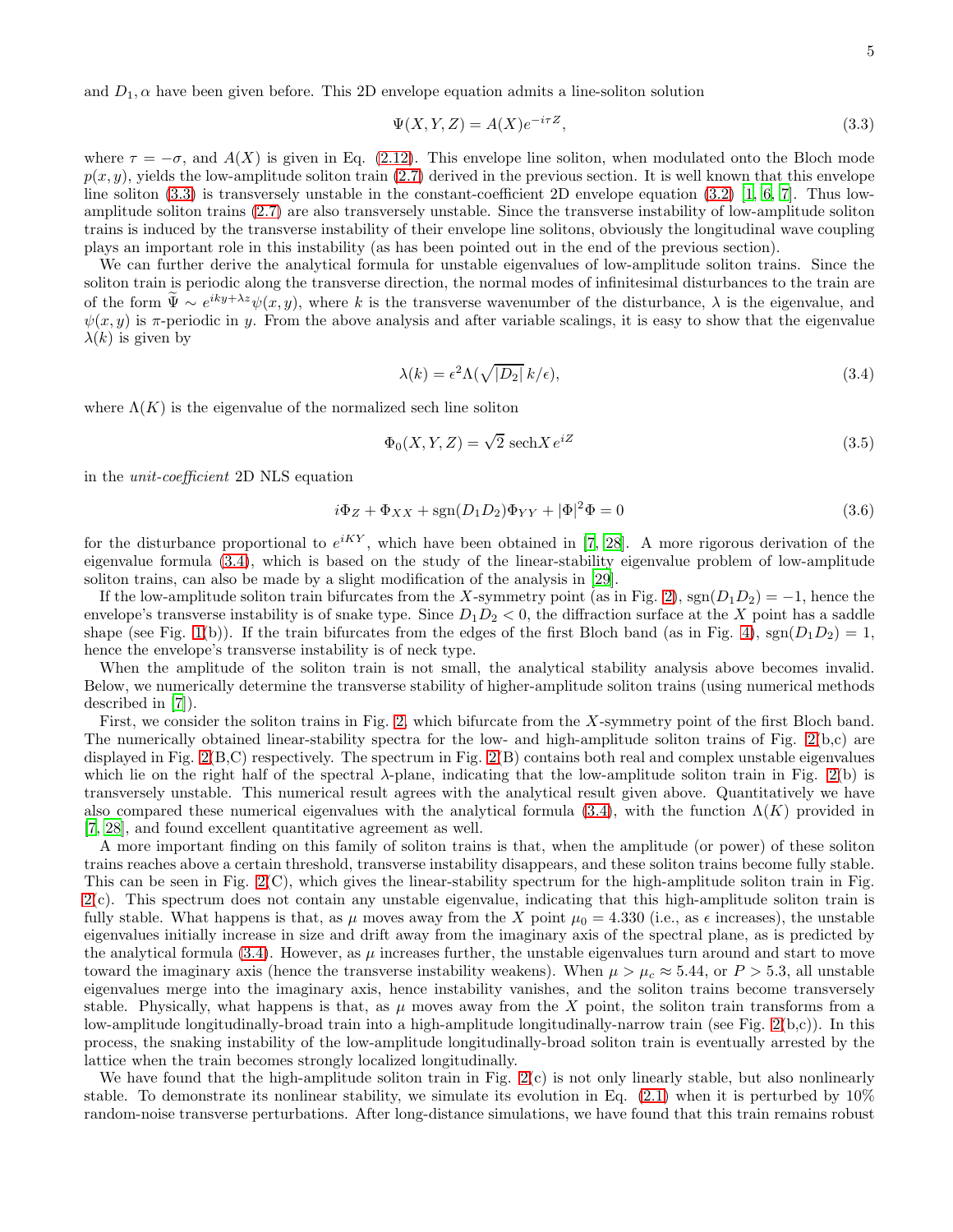

<span id="page-5-0"></span>FIG. 3: (Color online) Nonlinear evolution of the soliton train in Fig. [2\(](#page-3-0)c) under 10% initial transverse perturbations (shown are intensity fields  $|U|^2$ ). Left: the initial perturbed soliton train; right: the solution at  $z = 100$ .

and does not break up at all. For instance, one simulation result (with simulation distance  $z = 100$ ) is displayed in Fig. [3.](#page-5-0)

The soliton train in Fig.  $2(c)$  may remind us the train of lumps which form after the onset of neck-type transverse instability to a line soliton in a homogeneous medium [\[3,](#page-9-5) [7\]](#page-9-1). However, it is important to recognize that the train of lumps in a homogeneous medium is not a stable structure. Upon further propagation, it will break up [\[7](#page-9-1)]. In contrast, the soliton train in Fig. [2\(](#page-3-0)c) is both linearly and nonlinearly stable, and can propagate for all distances without breakup (see Fig. [3\)](#page-5-0). Here the photonic lattice plays an important role in the stabilization of the soliton train in the presence of transverse perturbations.

The photonic lattice, however, cannot stabilize every soliton train (even if their amplitude is high). To demonstrate, we consider the soliton trains which bifurcate from the upper edge of the first Bloch band  $(M$ -symmetry point) under self-defocusing nonlinearity (with  $h = 6$  as before). This soliton family is displayed in Fig. [4\(](#page-6-0)a,c). From the solution profile shown in Fig.  $4(c)$ , we see that the intensity peaks of these soliton trains are out of phase with each other along both the transverse and longitudinal directions (as is expected since these trains bifurcate from the M-symmetry point). However, this family of soliton trains are all transversely unstable. To demonstrate, the linear-stability spectrum for the high-amplitude soliton train in Fig.  $4(c)$  is shown in Fig.  $4(b)$ . The real unstable eigenvalues on the right half of the spectral plane indicate that this high-amplitude soliton train is linearly unstable. The nonlinear instability of this soliton train is displayed in Fig. [4\(](#page-6-0)d). It is seen that under weak perturbations, this soliton train breaks up into filaments. For this solution family, the transverse instability of low-amplitude soliton trains is neck-type (since the diffraction coefficients  $D_1, D_2$  have the same sign at the M point). Then Fig. [4](#page-6-0) shows that the neck-type transverse instability of low-amplitude soliton trains cannot be arrested by the photonic lattice as the soliton train's amplitude becomes high.

From Figs. [2](#page-3-0) and [4,](#page-6-0) we learn that the phase relation of transverse intensity humps also plays an important role in the stabilization of soliton trains. Specifically, under defocusing/focusing nonlinearity, the transverse intensity peaks of the soliton train should be in-phase/out-phase in order for it to be stable (as one would expect from dipole stability results [\[7](#page-9-1), [24](#page-9-21)[–27](#page-9-22)]). This requirement on the phase relation translates into a requirement that these soliton trains should bifurcate from the  $X$ -symmetry point inside the Bloch band.

We should add that, for the family of soliton trains in Fig. [2,](#page-3-0) even though they become stable when  $\mu > \mu_c \approx 5.44$ , if  $\mu$  gets close to the second Bloch band (whose lower edge is at  $\mu = 7.23$ ), then these soliton trains would become unstable again due to wave coupling to the second band.

## IV. TRANSVERSELY STABLE LINE SOLITONS IN THE DISCRETE NLS EQUATION

In the previous section, we demonstrated the existence of transversely stable soliton trains in the continuous lattice model [\(2.1\)](#page-0-1). In this section, we corroborate this finding by showing that the analogous transversely stable line solitons exist in the discrete NLS model as well. The discrete NLS model is often used to qualitatively describe wave dynamics in the continuous lattice model [\(2.1\)](#page-0-1) with a deep lattice potential under the tight-binding approximation [\[27\]](#page-9-22). In this context, the variable in the discrete model can be viewed as the complex amplitude of the ground-state eigenmode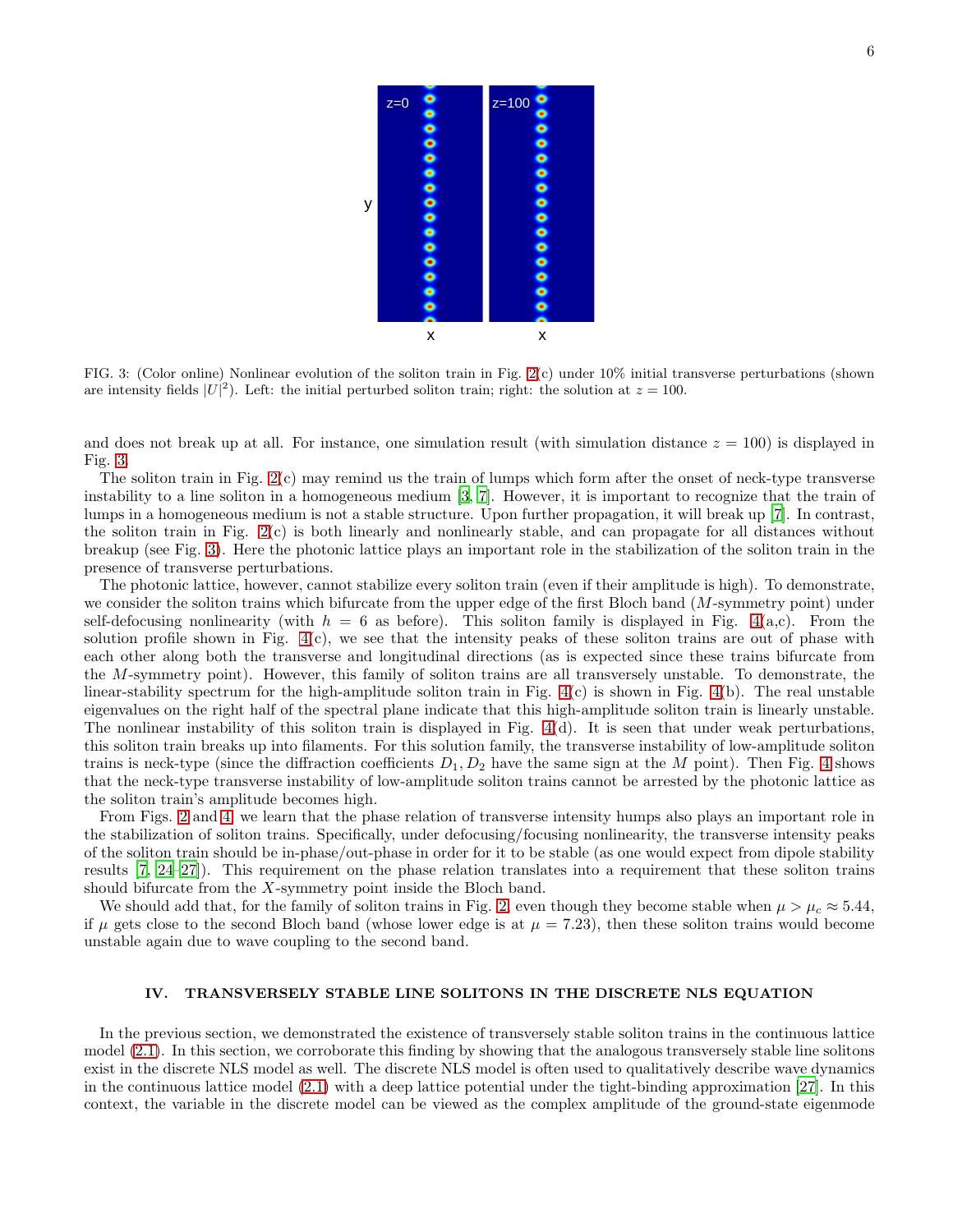

<span id="page-6-0"></span>FIG. 4: (Color online) (a) the power curve of the soliton trains bifurcated from the M point of the first Bloch band under selfdefocusing nonlinearity (the dashed red line indicates this whole family is transversely unstable); (b,c) the stability-spectrum and profile  $u(x, y)$  of the soliton train at the marked point on the power curve  $(\mu = 5.6)$ ; (d) nonlinear evolution  $(z = 7)$  of the soliton train in (c) under 10% initial transverse perturbations (shown is the intensity field  $|U|^2$ ).

of each lattice-cell potential. The approximation of the continuous model [\(2.1\)](#page-0-1) by the discrete NLS equation is a significant reduction. Under this reduction, the soliton train shown in Fig. [2\(](#page-3-0)b,c) in the continuous model becomes a transversely *uniform* line soliton in the discrete model (see Fig.  $5(c,d)$  below). This treatment simplifies both analytical analysis and numerical computations.

The discrete NLS equation we consider is

<span id="page-6-1"></span>
$$
i\frac{d}{dz}U_{m,n} + \Delta_2 U_{m,n} + \sigma |U_{m,n}|^2 U_{m,n} = 0,
$$
\n(4.1)

where  $\Delta_2$  is the two-dimensional difference operator

$$
\Delta_2 U_{m,n} \equiv (U_{m+1,n} - 2U_{m,n} + U_{m-1,n}) + (U_{m,n+1} - 2U_{m,n} + U_{m,n-1}),
$$

and  $\sigma = \pm 1$  is the sign of nonlinearity. Here the intersite-coupling coefficient in front of  $\Delta_2 U_{m,n}$  has been normalized to be unity through scalings of z and  $U_{m,n}$ . An important property of this discrete model is that self-focusing and self-defocusing nonlinearities can be transformed to each other since this model is invariant under the transformation [\[26\]](#page-9-25)

$$
U_{m,n} \to (-1)^{m+n} e^{-8iz} U_{m,n}^*, \quad \sigma \to -\sigma.
$$
\n
$$
(4.2)
$$

This transformation is very helpful for us to understand the connection on soliton configurations and their stability properties between self-focusing and self-defocusing nonlinearities. It also means that one only needs to study one type of nonlinearity (say, self-defocusing nonlinearity), and infer the results for the other type of nonlinearity by this transformation.

Solitons in the discrete model [\(4.1\)](#page-6-1) are sought in the form

$$
U_{m,n}(z) = u_{m,n}e^{-i\mu z},
$$
\n(4.3)

where  $u_{m,n}$  is a real-valued function which satisfies the equation

<span id="page-6-2"></span>
$$
\Delta_2 u_{m,n} + \mu u_{m,n} + \sigma u_{m,n}^3 = 0,\tag{4.4}
$$

and  $\mu$  is the propagation constant. When  $u_{m,n}$  is infinitesimal, the nonlinear term in [\(4.4\)](#page-6-2) drops out, and the bounded solution to the remaining linear equation is then a discrete Fourier mode,  $u_{m,n} = e^{i(k_1m+k_2n)}$ , where  $-\pi \leq k_1, k_2 \leq \pi$ are wavenumbers along the m- and n-directions. Inserting this discrete Fourier mode into the linear part of Eq.  $(4.4)$ , we get the diffraction relation

<span id="page-6-3"></span>
$$
\mu = 2(2 - \cos k_1 - \cos k_2). \tag{4.5}
$$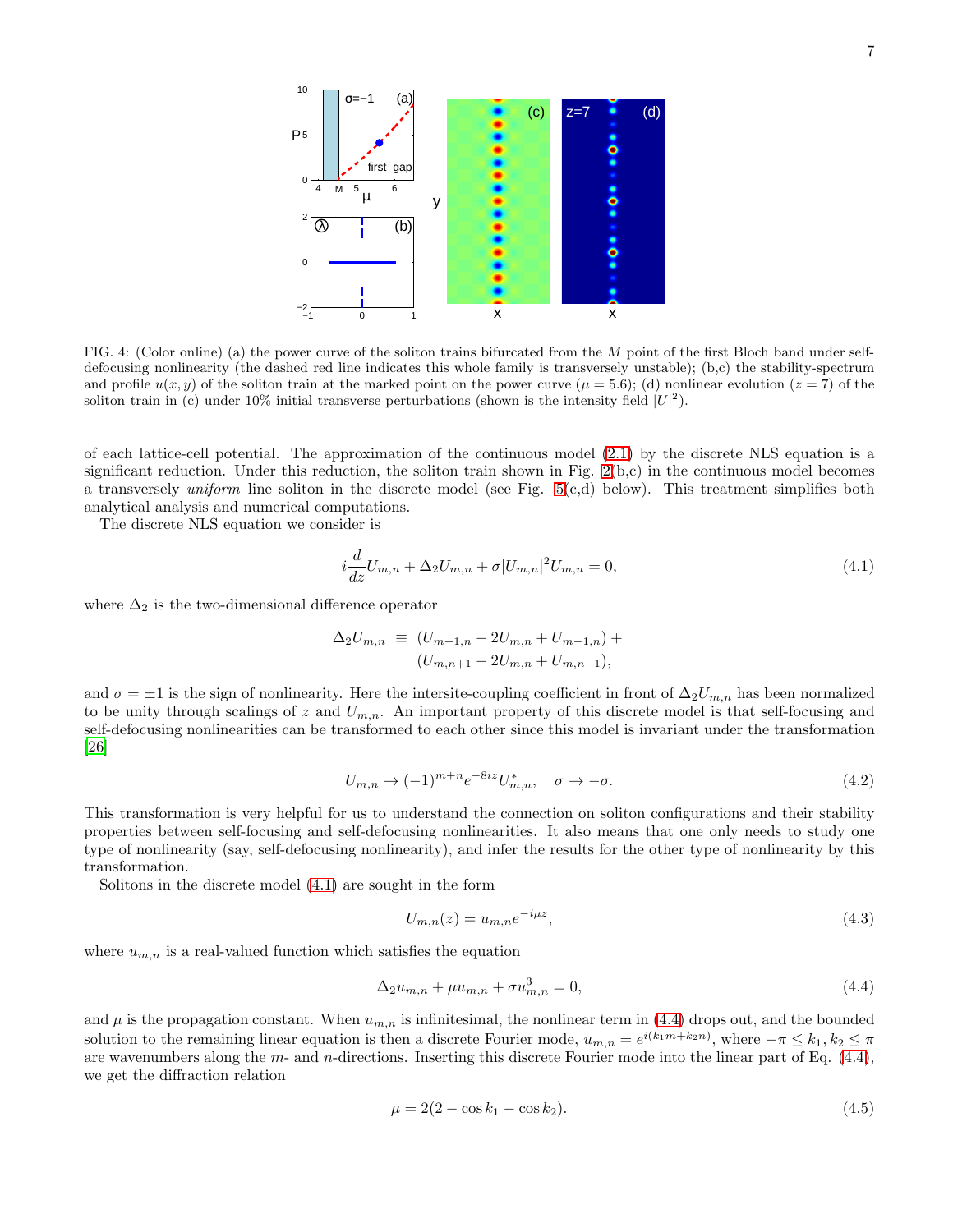

<span id="page-7-0"></span>FIG. 5: (Color online) (a) the diffraction surface [\(4.5\)](#page-6-3) of the discrete NLS equation; (b) the power curve of discrete line solitons bifurcated from the  $X$  point inside the continuum band under self-defocusing nonlinearity; the dashed (red) segment is transversely unstable, while the solid (blue) segment is stable; (c,d) profiles  $u_{m,n}$  of discrete line solitons at low and high amplitudes respectively; these solitons are located at the points marked by the same letters on the power curve of (b); (C,D) linear-stability spectra for the discrete line solitons in (c,d).

The corresponding diffraction surface is shown in Fig. [5\(](#page-7-0)a). It is easy to see that this diffraction surface closely resembles the first Bloch band of the continuous model (see Fig. [1\)](#page-1-0). Thus the discrete model [\(4.1\)](#page-6-1) is appropriate for describing wave dynamics associated with the first Bloch band in the continuous model [\(2.1\)](#page-0-1). Notice that the continuous spectrum of this discrete model [\(4.1\)](#page-6-1) contains only a single band  $0 \leq \mu \leq 8$ , while the continuous spectrum of the continuous model [\(2.1\)](#page-0-1) often contains multiple Bloch bands. Thus if wave dynamics in the continuous model [\(2.1\)](#page-0-1) involves higher Bloch bands, the discrete model [\(4.1\)](#page-6-1) will be inappropriate.

Corresponding to the continuous soliton trains in Fig. [2,](#page-3-0) we can find a family of discrete line solitons that bifurcate from the X-symmetry point of the continuum band under self-defocusing nonlinearity ( $\sigma = -1$ ). These discrete line solitons  $u_{m,n}$  are n-independent, thus they are simply 1D discrete solitons in the 2D model [\(4.4\)](#page-6-2). The power curve of this soliton family is shown in Fig.  $5(b)$ . Here the power P is defined as

$$
P(\mu) = \sum_{m = -\infty}^{\infty} u_{m,n}^2.
$$
\n(4.6)

Profiles of two typical solitons, near and far away from the X point (with  $\mu = 4.4$  and 29), are displayed in Fig. [5\(](#page-7-0)c,d). The one in Fig. [5\(](#page-7-0)c) has low amplitude (power) and is longitudinally broad, which is the counterpart of the low-amplitude soliton train in Fig. [2\(](#page-3-0)b). The one in Fig. [5\(](#page-7-0)d) has high amplitude (power) and is longitudinally strongly localized, which is the counterpart of the high-amplitude soliton train in Fig.  $2(c)$ . To determine the transverse stability of these discrete line solitons, we have computed their linear-stability spectra, and the results are displayed in Fig. [5\(](#page-7-0)C,D). The spectrum in Fig. [5\(](#page-7-0)C) indicates that the low-amplitude discrete line soliton in Fig. [5\(](#page-7-0)c) is transversely unstable. In addition, this spectrum qualitatively closely resembles the continuous counterpart in Fig.  $2(B)$ . The spectrum in Fig.  $5(D)$ , on the other hand, does not contain any unstable eigenvalue, indicating that the high-amplitude discrete line soliton in Fig.  $5(d)$  is transversely stable. Thus the existence of transversely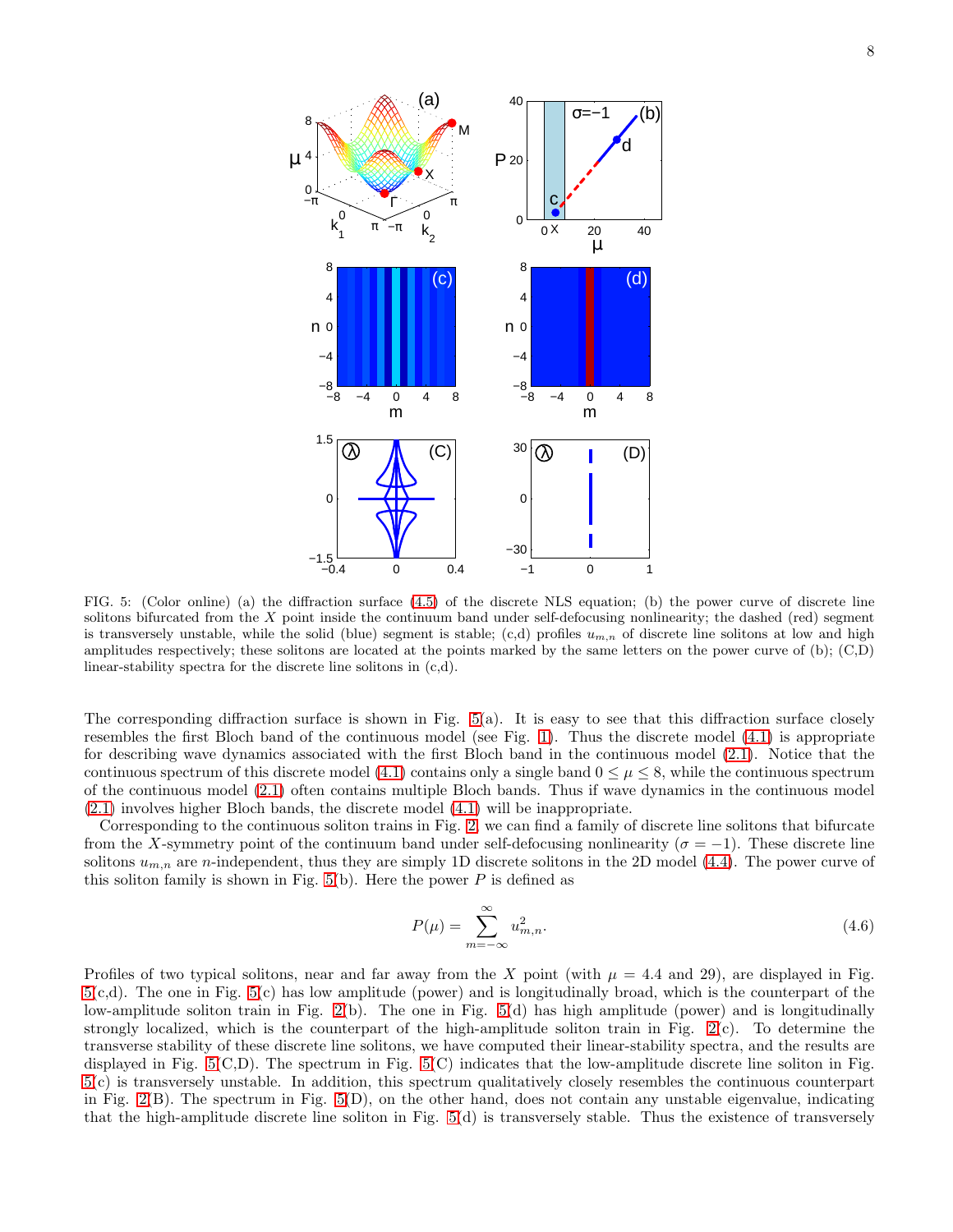stable discrete line solitons is established. In the present discrete model [\(4.1\)](#page-6-1), the threshold for transversely stable line solitons is at  $\mu > \mu_c \approx 21.5$ , or  $P > 39.0$ .

Now we examine nonlinear developments of these discrete line solitons under transverse perturbations. We find that when these solitons are linearly unstable (see Fig. [5\(](#page-7-0)b)), then under perturbations, they would develop snake instability and eventually disperse away. This is illustrated in Fig.  $6(a,b)$  for the low-amplitude discrete line soliton in Fig. [5\(](#page-7-0)c). Analytically, this snake instability can also be understood. Briefly speaking, the envelope of a low-amplitude discrete solution to Eq. [\(4.1\)](#page-6-1) is governed by an equation similar to [\(3.2\)](#page-3-1), where  $D_1$  and  $D_2$  are the diffraction coefficients. At the X-symmetry point,  $D_1D_2 < 0$ , thus the line soliton to this envelope equation suffers snake-type instability  $[1, 6, 7]$  $[1, 6, 7]$  $[1, 6, 7]$ , which translates to the snake instability observed in Fig.  $6(a,b)$ . When the discrete line solitons are linearly stable (see Fig. [5\(](#page-7-0)b)), however, they would propagate robustly for all distances without breakup. This is illustrated in Fig.  $6(c,d)$  for the high-amplitude discrete line soliton in Fig.  $5(d)$ .



<span id="page-8-0"></span>FIG. 6: (Color online) Nonlinear evolutions of discrete line solitons in Fig. [5\(](#page-7-0)c,d) under 10% initial transverse perturbations (shown are intensity fields  $|U|^2$ ). Upper row: the low-amplitude case; lower row: the high-amplitude case.

By comparing these results for the discrete NLS model [\(4.1\)](#page-6-1) to those for the continuous model [\(2.1\)](#page-0-1), one can easily see that the results for both models are qualitatively almost identical. For both models, we discovered transversely stable soliton trains under similar conditions, i.e., when they bifurcate from X-symmetry points and have high amplitudes. The instability behaviors for low-amplitude soliton trains are also the same in both models. However, minor differences between the two models do exist. For instance, in the discrete model, line solitons bifurcated from the X point in Fig. [5](#page-7-0) are transversely stable for all  $\mu > \mu_c \approx 21.5$ ; while in the continuous model, soliton trains bifurcated from the X point in Fig.  $2(a)$  can become unstable again when  $\mu$  gets close to the second Bloch band. The reason for this difference is that the discrete model can not capture the multi-band coupling, as we have mentioned earlier in this section.

## V. SUMMARY

In summary, we have reported the existence of transversely stable soliton trains in optics. These soliton trains are found in two-dimensional square photonic lattices when they bifurcate from X points (with saddle-shaped diffraction) inside the first Bloch band, and their amplitudes are above a certain threshold. These stable soliton trains arise due to the combined effect of the photonic lattice, proper transverse phase relation, and strong longitudinal localization. We have also shown that soliton trains with low amplitudes or bifurcated from edges of the first Bloch band (Γ and M points) still suffer transverse instability. These results have been obtained in both the continuous lattice model and the discrete NLS model, and results from both models are in very good qualitative agreement.